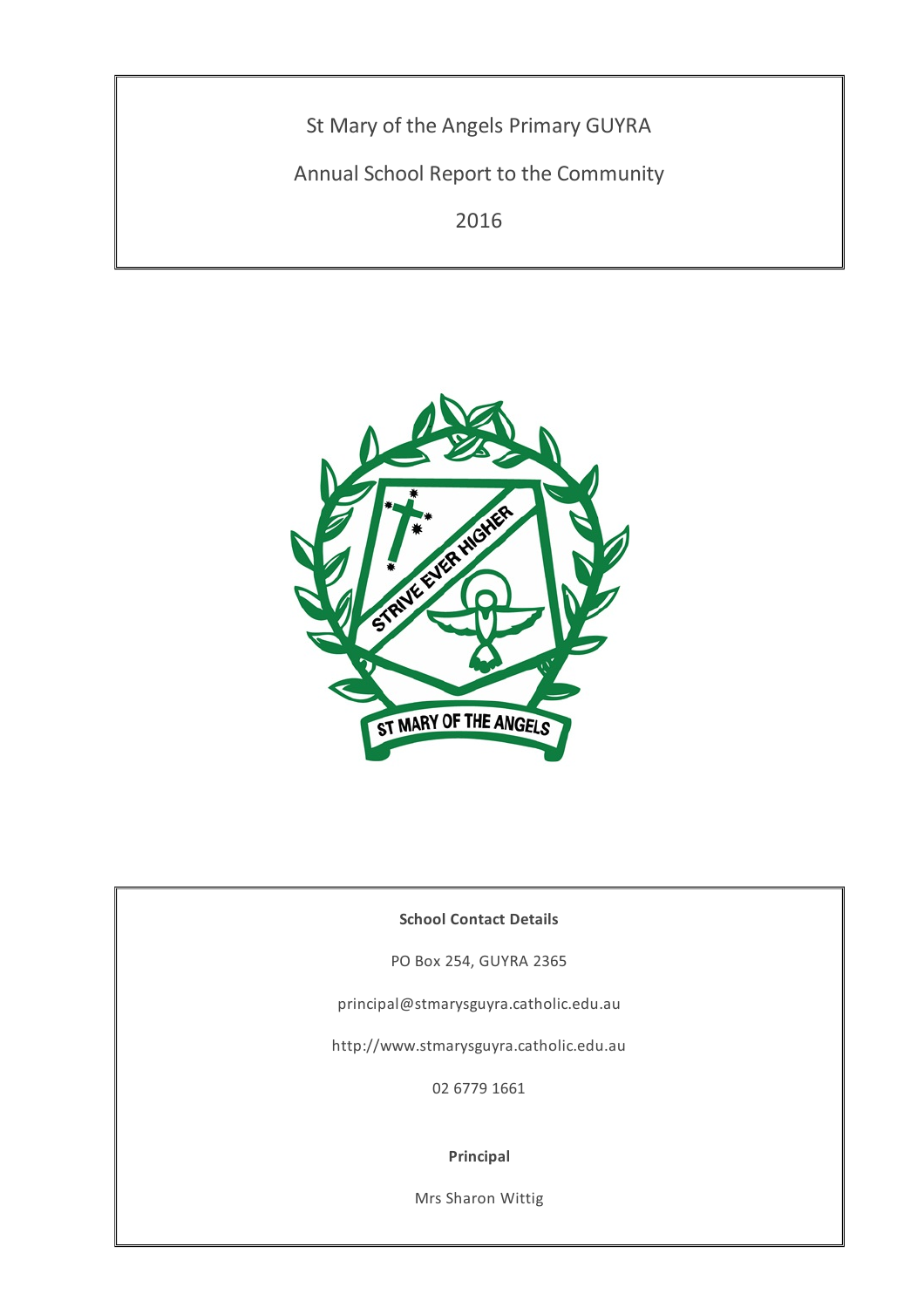St Mary of the Angels Primary is registered by the Board of Studies, Teaching and Educational Standards NSW. The Catholic Schools Office, Armidale the 'approved authority' for the Registration System formed under Section 39 of the Education Act 1990 (NSW).

The *Annual School Report to the Community* provides parents and the wider School community with fair, reliable and objective information about School performance measures and policies, as determined by the Minister for Education. The *Report* also outlines information about initiatives and developments of major interest and importance during the year and the achievements arising from the implementation of the School's Annual Improvement Plan.

The *Report* demonstrates accountability to regulatory bodies, the School community and the Catholic Schools Office, Armidale. This *Report* has been approved by the Catholic Schools Office, Armidale in consultation with the Regional Consultant who monitors that the School has appropriate processes in place to ensure compliance with all Board of Studies, Teaching and Educational Standards, NSW requirements for Registration and Accreditation.

This *Report* complements and is supplementary to School newsletters and other regular communications. Further information about the School may be obtained by contacting the School or by visiting the School's website.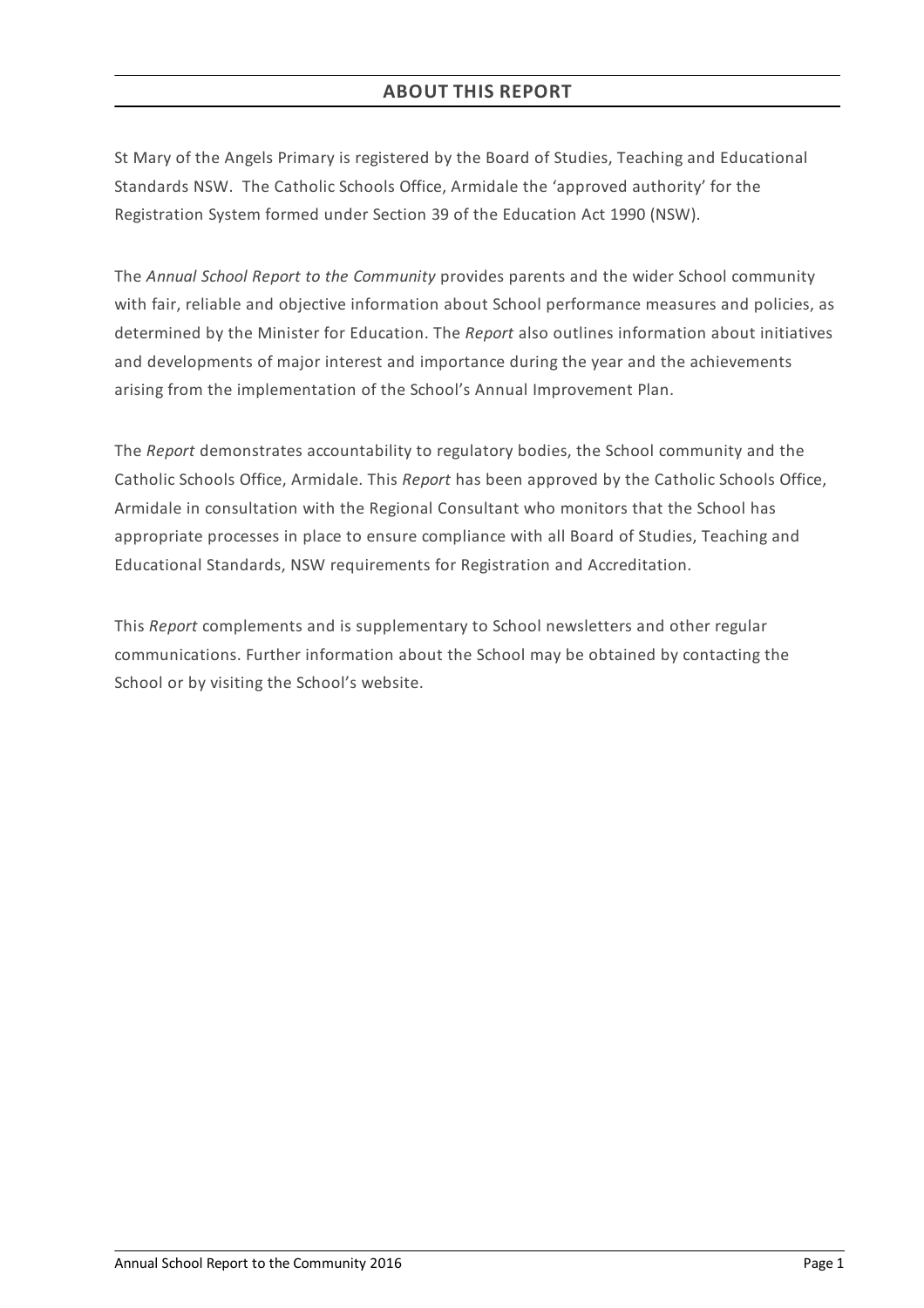#### **Principal's Message**

St Mary of the Angels School provides a high quality Catholic Education in a warm, caring, rural environment. Parental involvement is a high priority, with our School Board providing wonderful guidance and support. Our active P & F provide not only funding but also a physical presence that enhances the life of the school, parish and local community. The close relationship between staff and students is evident in everything that happens within the school. The high standards of behaviour and self- discipline are widely acknowledged by parents and visitors to our school. The school motto "Strive Ever Higher" forms a basis for our approach to all areas of school life.

Personalised learning that encourages children to achieve to their highest potential is a feature of planning across all classes. The Diocesan mission to proclaim, witness and serve is a key focus and active part of our school culture. Through personal relationships, the school endeavours to make faith a living and breathing part of daily life.

#### **Parent Body Message**

It has again been a pleasure to chair the School Board at St Mary of the Angels. At the beginning of the year we were pleased to see the completion of our school library which was relocated to increase learning space for our growing student numbers.

Throughout the year our Board assisted the Principal with guidance on matters of enrolment and staffing. We helped to set and oversee the school budget and are pleased that our finances are running smoothly with money set aside for special projects and to enable additional staffing to assist in achieving goals from our Annual Improvement Plan. We responded to a commissioned Tree Audit and assisted in the organisation of a working bee to remove dangerous trees, identified branches and remove debris to make our school safer. We worked on policies and procedures and viewed the new Complispace website.

I would like to thank our school staff for their enthusiasm and dedication to our students. It is a pleasure working with them,

Board Chairperson 2016

#### **Student Body Message**

In 2016 we had a large group of Student Leaders to share responsibilities and help out with many things around the school. St Mary of the Angels values its senior students and that gives us lots Annual School Report to the Community 2016 **Page 2 Page 2**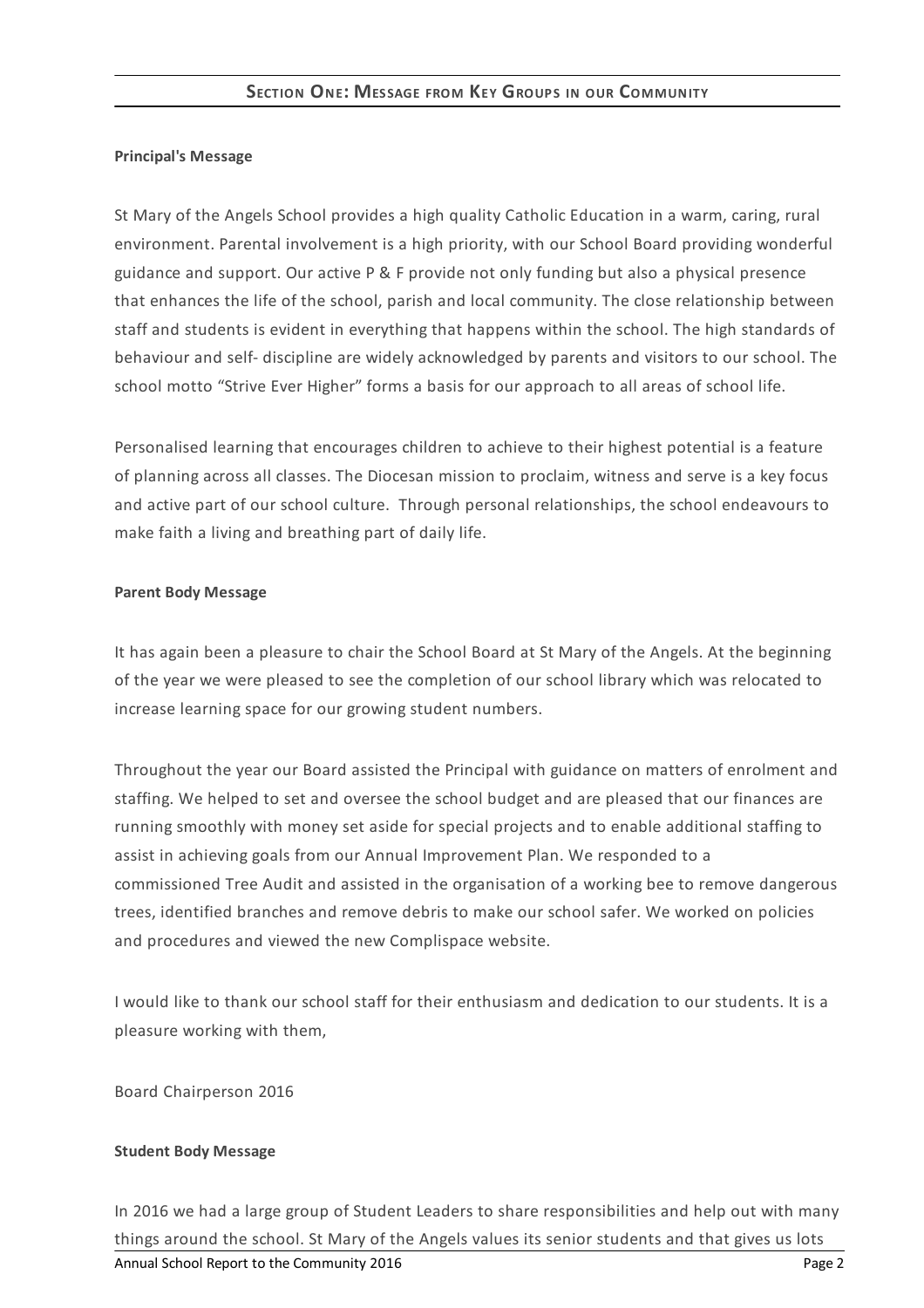of opportunities to have a say and to help out. We were all involved in the "Buddy Program" which pairs older and younger students together. We helped our little buddies in learning to read, socialising in the playground and participating in activities like going to mass and enjoying sporting events.

Senior students have a number of jobs that are allocated to them to help our school run smoothly. We all took turns in taking responsibility for these jobs. A major responsibility is taking care of the sporting equipment so that students have access to equipment at all break times. This helps everyone to learn new skills, play together and to keep fit. The P & F spent over \$2000 on new equipment so we had lots of gear to borrow and to take care of.

The most exciting part of our year was definitely the Canberra excursion. We have been looking forward to this since Kindergarten and no-one was disappointed. Best of luck to next year's Year 6.

Year 6 2016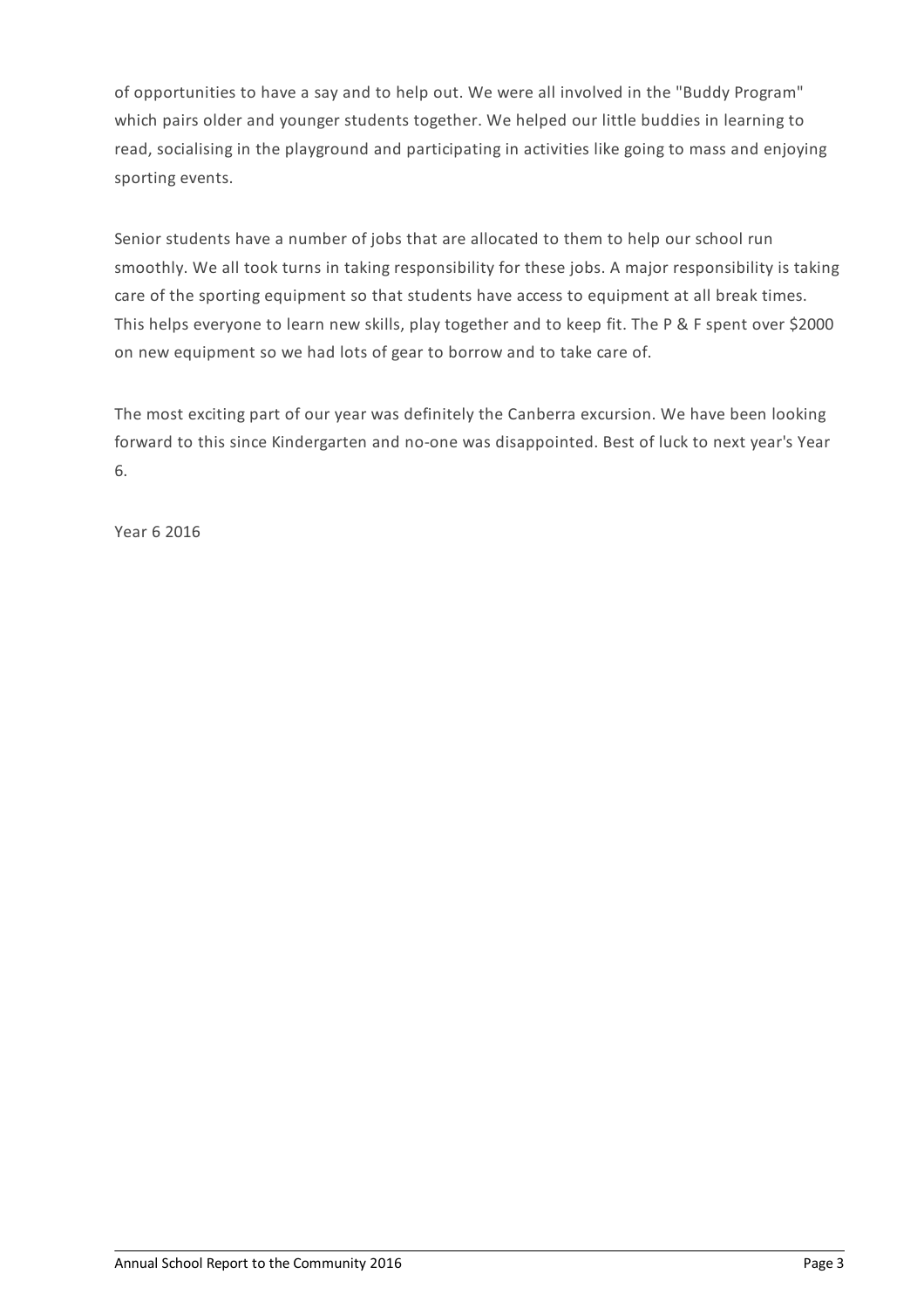St Mary of the Angels Primary is a Catholic systemic Co-educational School located in GUYRA.

St Mary of the Angels Primary School was established in 1919 by the Ursuline Sisters and is located in Guyra on the Northern Tablelands. St Mary of the Angels has had associations with the Ursuline, Dominican and the Mercy Sisters since its inception. St Mary of the Angels is currently staffed by lay teachers and provides an outstanding education for students from K-6. The school's current enrolment is 88 students. In 2008 a new school was built on the current site which provides modern, purpose built classrooms and additional facilities. Much of the old school building was demolished leaving the original Ursuline classrooms which have since been refurbished and are used as our school and parish hall. St Mary of the Angels will celebrate its centenary in 2019.

In addition to excellent academic programs, St Mary of the Angels offers a wide range of sporting, cultural and community involvement opportunities. The school participates in the Musica Viva program which provides a wide range of orchestral and musical concerts to rural communities. The school celebrates the talents of students in a Creative Arts evening which showcases music, dance and drama. Opportunities are also available to participate in Eisteddfods and Catholic Schools Celebrate concerts on a bi-annual basis.

Physical education and sport is very important at St Mary of the Angels. Students have access to a wide variety of sporting equipment at morning, recess and lunch breaks. Students are taught basic skills in a number of recreational sports which encourage them to participate in weekend competitions. These sports include tennis, golf, lawn bowls, soccer and touch football. Good sportsmanship and fairness is at the forefront of all sporting activities.

Service to others is a key focus at St Mary of the Angels. Students regularly visit the local age care facility and have developed a long and lasting relationship with the residents through shared activities which include reading, talking singing, craft and games mornings. Senior students love to assist with Meals on Wheels deliveries. Our school takes great pride in contributing to our community through ANZAC Day, Rotary carnivals, Remembrance Day and contributing to the annual agricultural show.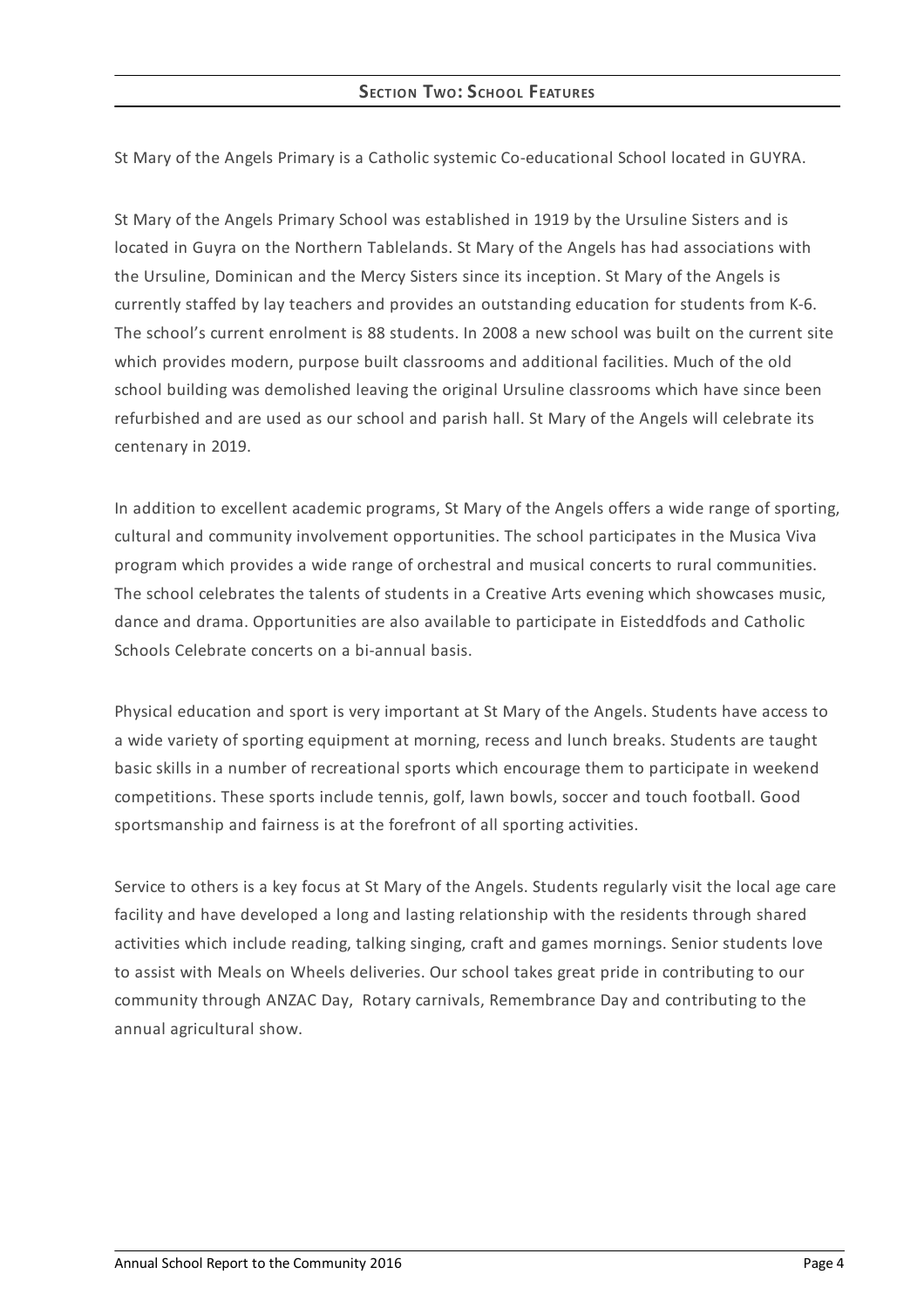# **SECTION THREE:STUDENT PROFILE**

#### **Student Enrolment**

The School caters for students in Kindergarten to Year 6. Students attending this School come from a variety of backgrounds. The following information describes the student profile for 2016:

| <b>Girls</b> | <b>Boys</b> | LBOTE* | <b>Total Students</b> |
|--------------|-------------|--------|-----------------------|
| 44           | 43          |        | $\circ$               |

\* Language Background Other than English

#### **Enrolment Policy**

The Diocese of Armidale adheres to the policy as endorsed by the Bishops Commission for Catholic Schools 'Enrolment of Students in the Catholic Systemic Schools of the Diocese of Armidale'*[.](http://www.ceosyd.catholic.edu.au/About/Pages/pol-pos-papers.aspx)* The Catholic Schools Office Armidale monitors the implementation of this policy. The policy has been developed in the context of government and system requirements. Children from families who are prepared to support the ethos and values of the Catholic Church may be considered eligible for enrolment. A pastoral approach is adopted for parents experiencing genuine difficulty with the payment of fees.

This school does not have any enrolment policies or support documents in addition to the Bishop's Commission for Catholic Schools 'Enrolment Policy' for schools in the Diocese of Armidale. This policy is available on the Armidale Catholic Schools Office website at;

http://www.arm.catholic.edu.au

## **Student Attendance Rates**

The average student attendance rate for 2016 was 93.00%. Attendance rates disaggregated by Year group are shown in the following table.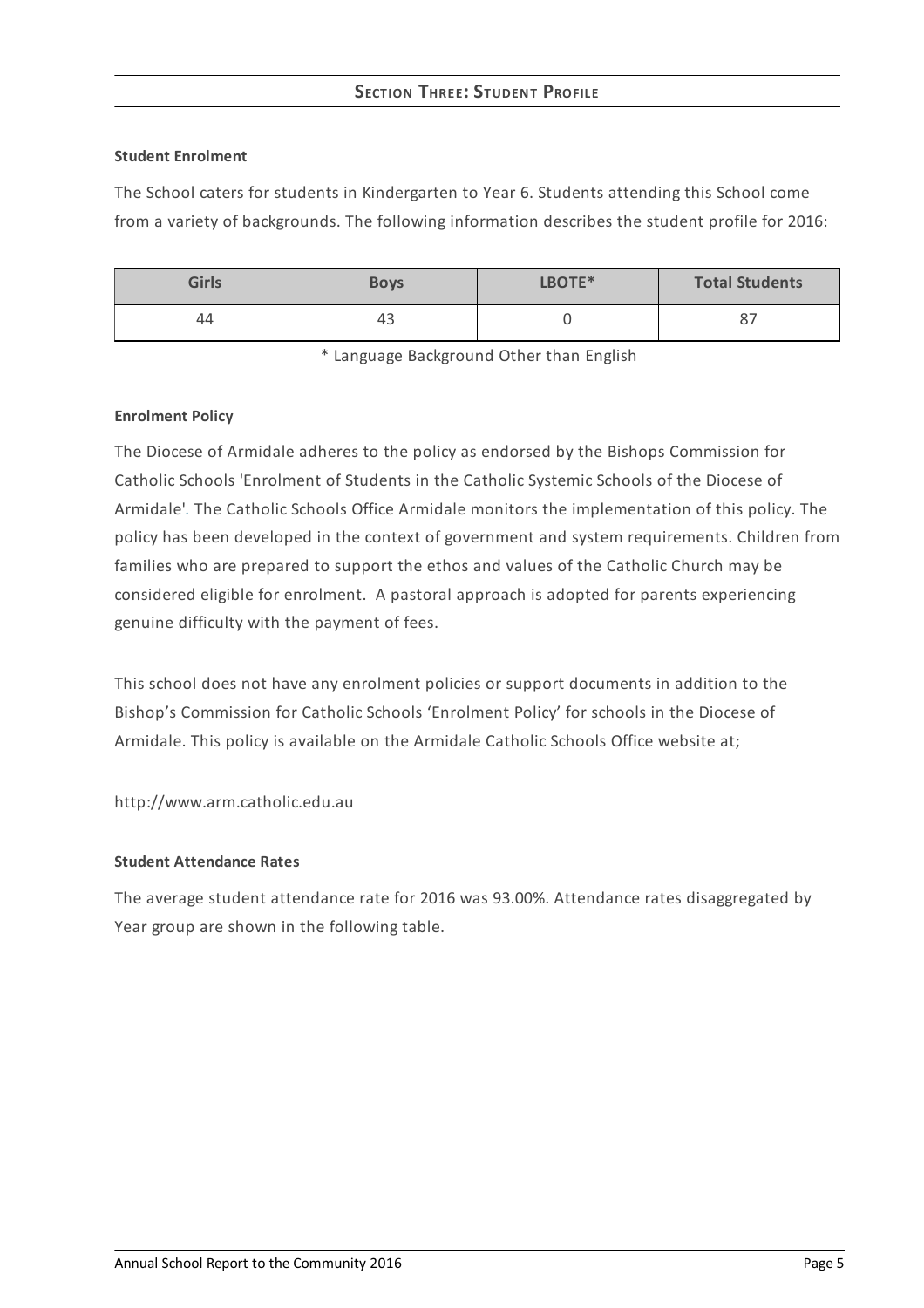| <b>Attendance rates by Year group</b> |        |  |  |
|---------------------------------------|--------|--|--|
| Kindergarten                          | 92.00% |  |  |
| Year 1                                | 93.00% |  |  |
| Year 2                                | 94.00% |  |  |
| Year <sub>3</sub>                     | 95.00% |  |  |
| Year 4                                | 93.00% |  |  |
| Year 5                                | 92.00% |  |  |
| Year 6                                | 92.00% |  |  |

#### **Managing Student Non-Attendance**

Regular attendance at school is essential if students are to maximise their potential. The School, in partnership with parents, is responsible for promoting the regular attendance of students. While parents are legally responsible for the regular attendance of their children, School staff, as part of their duty of care, monitor part or whole day absences.

School staff, under the Principal's leadership, support the regular attendance of students by:

- providing a caring teaching and learning environment which fosters students' sense of wellbeing and belonging to the School community;
- maintaining accurate records of student attendance;
- recognising and rewarding excellent and improved student attendance;
- implementing programs and practices to address attendance issues when they arise.

The Principal is responsible for supporting the regular attendance of students by ensuring that:

- parents and students are regularly informed of attendance requirements and the consequences of unsatisfactory attendance;
- all cases of unsatisfactory attendance and part or full day absences from school are investigated promptly and that appropriate intervention strategies are implemented;
- the Director of Catholic Schools or designated Catholic Schools Office Armidale officer is provided with regular information about students for whom chronic non-attendance is an issue and for whom School strategies have failed to restore regular attendance.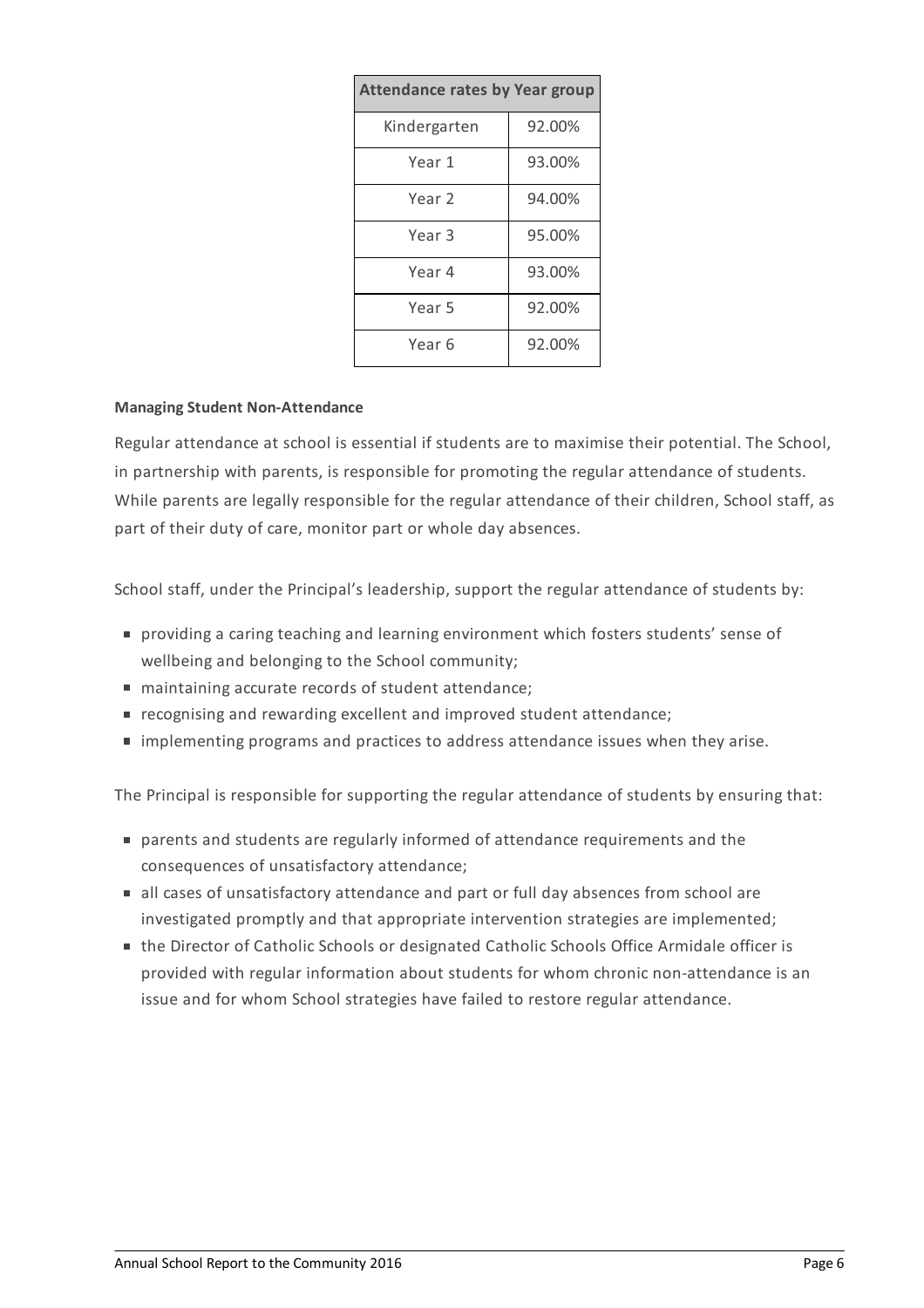| <b>Total Teaching Staff*</b> | <b>Total Non-Teaching Staff</b> | <b>Combined Total</b> |
|------------------------------|---------------------------------|-----------------------|
|                              |                                 |                       |

The following information describes the staffing profile for 2016:

\* This number includes 4 full-time teachers and 2 part-time teachers.

Percentage of staff who are Indigenous 0%

#### **Professional Learning**

The ongoing professional development of each staff member is highly valued. Professional learning can take many forms including whole school staff days, subject specific in services, meetings and conferences and a range of professional learning programs provided by the Catholic Schools Office Armidale. The School takes responsibility for planning, implementing, evaluating and tracking of its staff professional learning and individual staff members take responsibility for their ongoing professional development. All teachers have been involved in professional learning opportunities during the year related to improving student outcomes.

The School held the equivalent of five staff developments days this year with areas of focus as follows:

| Term 1 | Guaranteed Curriculum and Development of Proficiency Scales |
|--------|-------------------------------------------------------------|
|        | Term 2   Faith Development - Seven Acts of Mercy            |
| Term 3 | Core Catholic Principles and Values -" Sanctity of Life"    |
| Term 4 | Board of Studies Persuasive Writing Course                  |

During 2016 all staff members completed WHS modules on Child Protection, Discrimination, Harassment and Bullying and Australian Privacy Laws.

Professional Development for the Leader of Learning and Principal centred on developing Professional Learning Teams and encouraging collaboration across the school to encourage shared ownership of student learning and wellbeing.

Faith formation was focused on Catholic Principles and Values emphasising the Sanctity of Life and the Year of Mercy.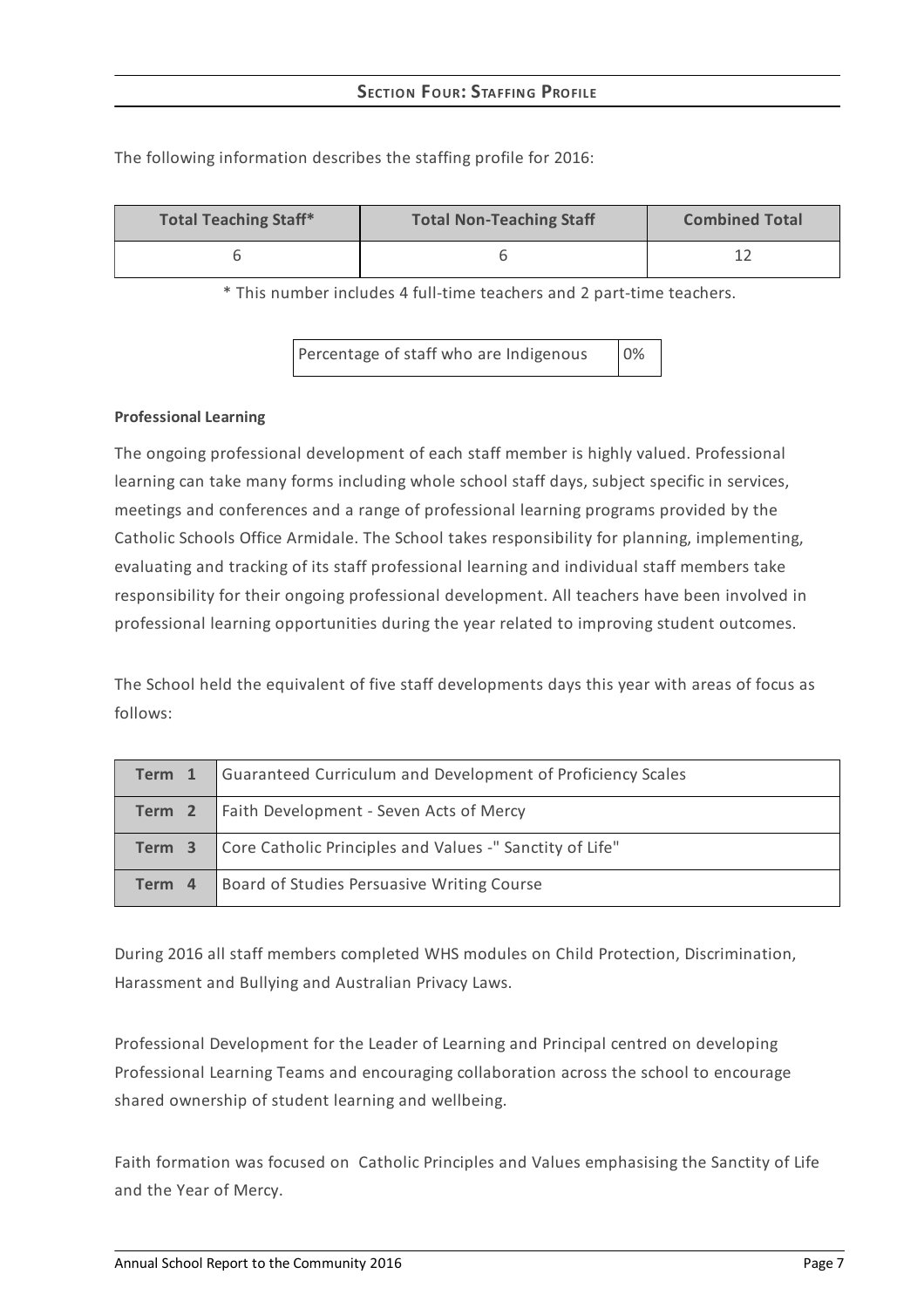Other professional development opportunities were accessed by Learning Teams and individual teachers.

# **Teacher Standards**

The following table sets out the number of teachers who fall into each of the categories determined by the Board of Studies, Teaching and Educational Standards, NSW:

| <b>Teacher Qualifications</b> |                                                                                                                                                 | Number of<br><b>Teachers</b> |
|-------------------------------|-------------------------------------------------------------------------------------------------------------------------------------------------|------------------------------|
|                               | 1 Those having formal qualifications from a recognised higher education<br>institution or equivalent.                                           | 6                            |
|                               | 2 Those having graduate qualifications but not a formal teaching qualification<br>from a recognised higher education institution or equivalent. |                              |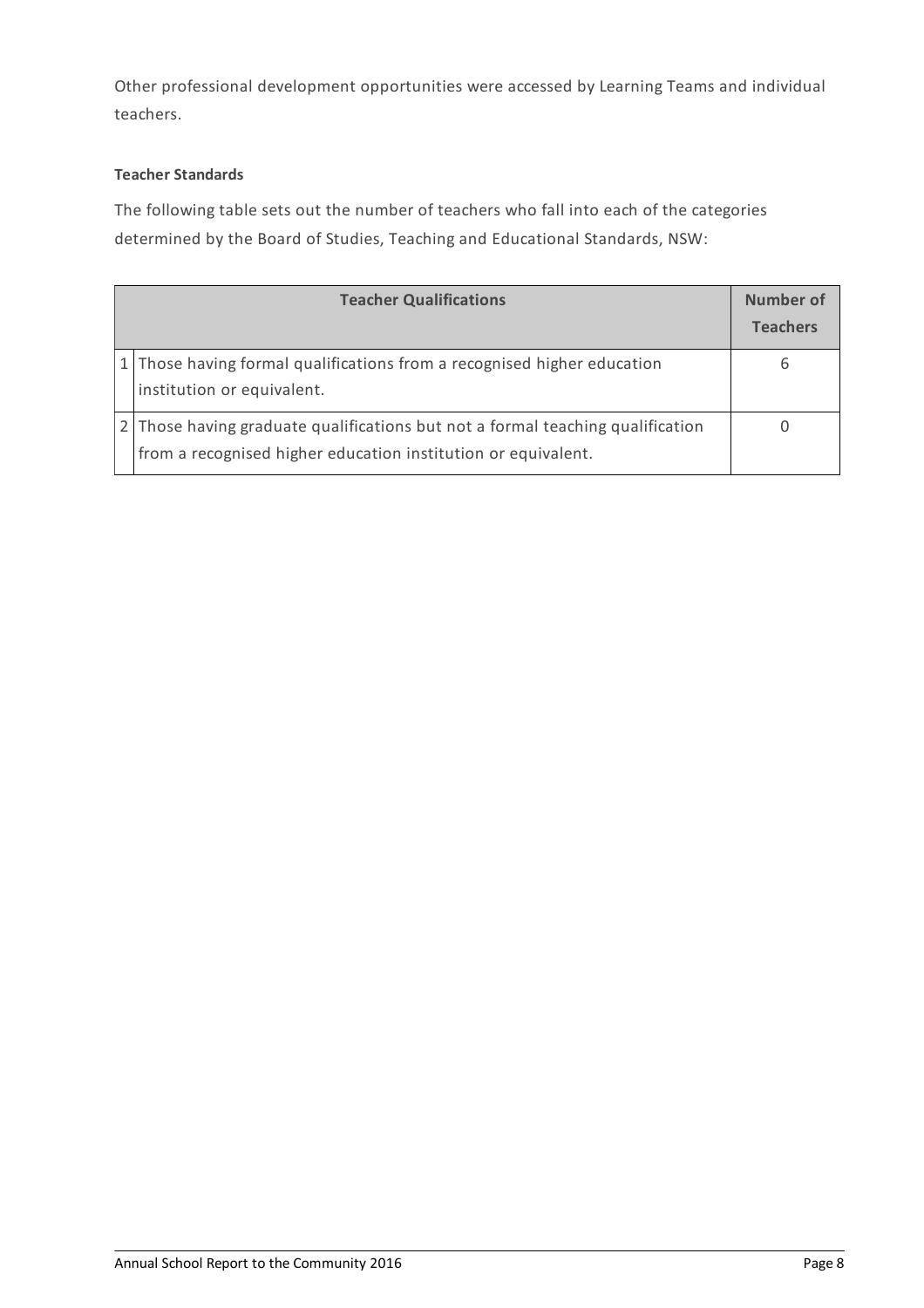## **SECTION FIVE: CATHOLIC LIFE AND RELIGIOUS EDUCATION**

St Mary of the Angels Primary follows the Armidale Diocesan Religious Education Curriculum and uses the student text *To Know, Worship and Love,* as authorised by the Bishop of Armidale, Michael Kennedy.

The strong Religious Education Curriculum taught to our students was complemented by the celebration of fortnightly Mass. Students acted out their learning through service to others by their volunteer work within the community.

Masses were celebrated each fortnight with students taking an active part in the presentation of liturgies. Mass themes were carefully selected to enhance learning about the liturgical seasons and to complement themes being studied in class. There was an open invitation for parishioners and parents to attend school Masses. During 2016 the sacraments of reconciliation and First Eucharist were celebrated within the Parish..

In 2016 St Mary of the Angels School also assisted in organising and running ecumenical services during Lent and Advent. As a faith filled community, spiritual and faith formation are an important part of life at St Mary of the Angels. During 2016 Parish members and staff joined together for four Twilight Retreats.

Our school continued to learn about and promote Core Catholic Principles and Values. The focus of learning for 2016 was the Sanctity of Life. Through education, faith and spiritual formation it is hoped that our parents, teachers and students will become more confident to name, understand and articulate these core principles that our school's faith is built on.

Students in Years 6 in Catholic schools in the Diocese of Armidale undertake the Diocesan Religious Education (RE) Test annually. The test consists of fifty multiple-choice questions. Results of the test are analysed by teachers and are used to inform teaching and learning in Religious Education.

| Our School's average result (as a mark out of 50) |       |  |
|---------------------------------------------------|-------|--|
| Year 6                                            | 38.10 |  |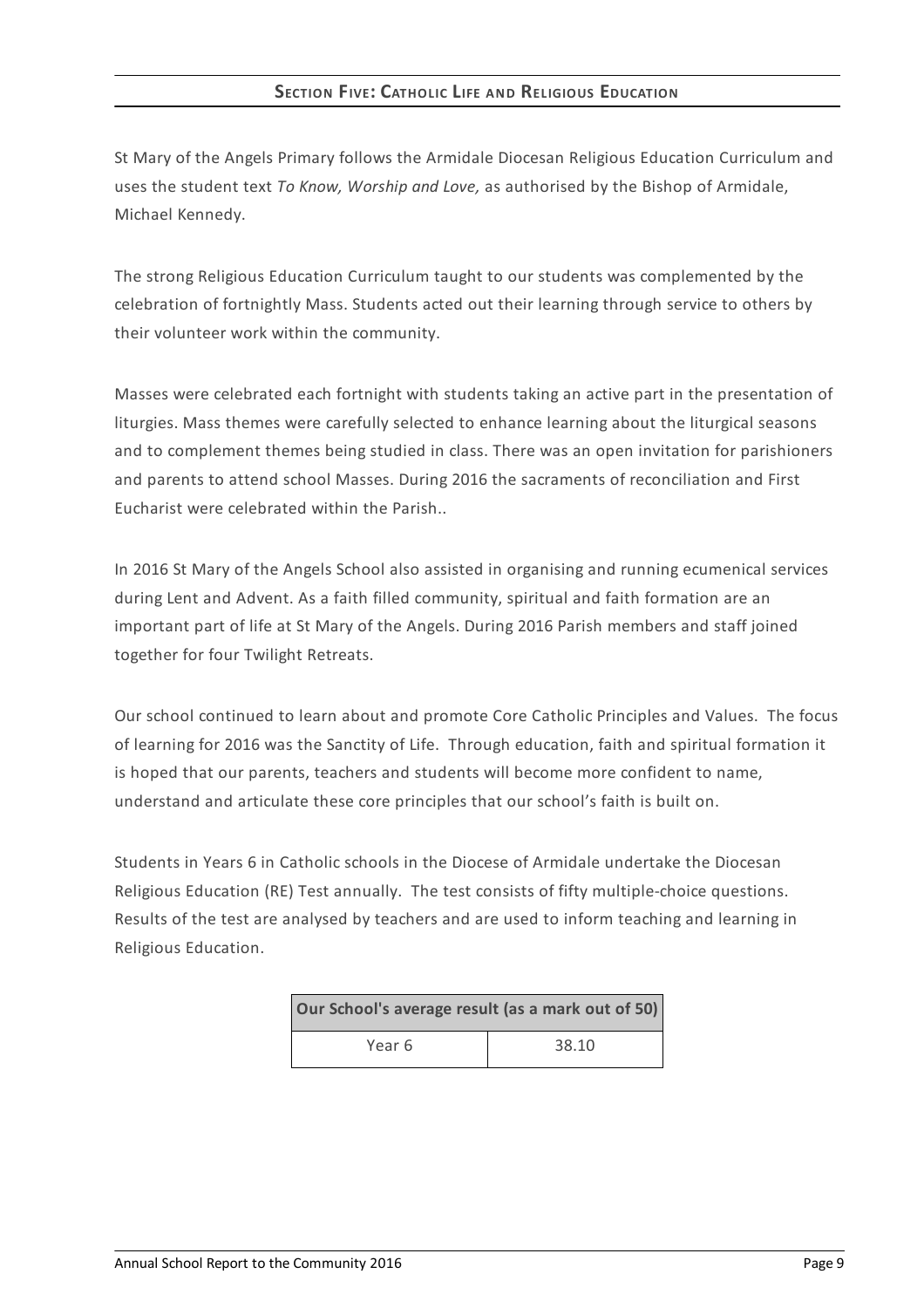# **SECTION SIX: CURRICULUM**

The school provides an educational program based on, and taught in accordance with the Board of Studies, Teaching and Educational Standards, NSW syllabuses for Primary Education. The Key Learning Areas (KLAs) are English, Mathematics, Science and Technology, Human Society and its Environment, Creative Arts and Personal Development, Health and Physical Education. In addition, the school implements the curriculum requirements of the Catholic Schools Office Armidale.

St Mary of the Angels School values each and every individual child in our care. It is therefore important to us that each individual child's needs are met. An important feature of our school curriculum is the dedication of teachers to ensure that this happens. Quality learning tools are incorporated into class programs to allow students to manage their own learning at an appropriate pace and level. Students monitor this through matrices, rubrics, graphing and recording. Programs reflect an awareness of individual learning. Personal learning plans are in place for students with needs requiring special learning targets.

With the introduction of more advanced technologies the school has made a great effort to bring technology to life within the classrooms. Websites are carefully selected to enable students to access literacy and numeracy skills in a format that allows teachers to monitor progress and accelerate learning. During 2016 the school purchased additional iPads and chrome notebooks to ensure that students have access to adequate technology for learning. During 2016 internet services were upgraded to provide more powerful and reliable data access.

St Mary of the Angels is the only Catholic school within the Diocese that provides a yearlong Transition to school program. This Transition class operates each Wednesday and teaches vital social skills that allow children to make a smooth transition from home to school. The program also provides excellent foundations in literacy and numeracy, allowing students to excel in their first years of schooling.

St Mary of the Angels is proud of the sporting opportunities offered to its students from Kindergarten to Year 6. Whole School programs operate for cross country, athletics, and swimming. Students participate in local PSSA events with other local schools before moving on to Diocesan and Polding levels. The school promotes the development of fundamental movement skills through daily PE programs and gymnastic facilities available to the students.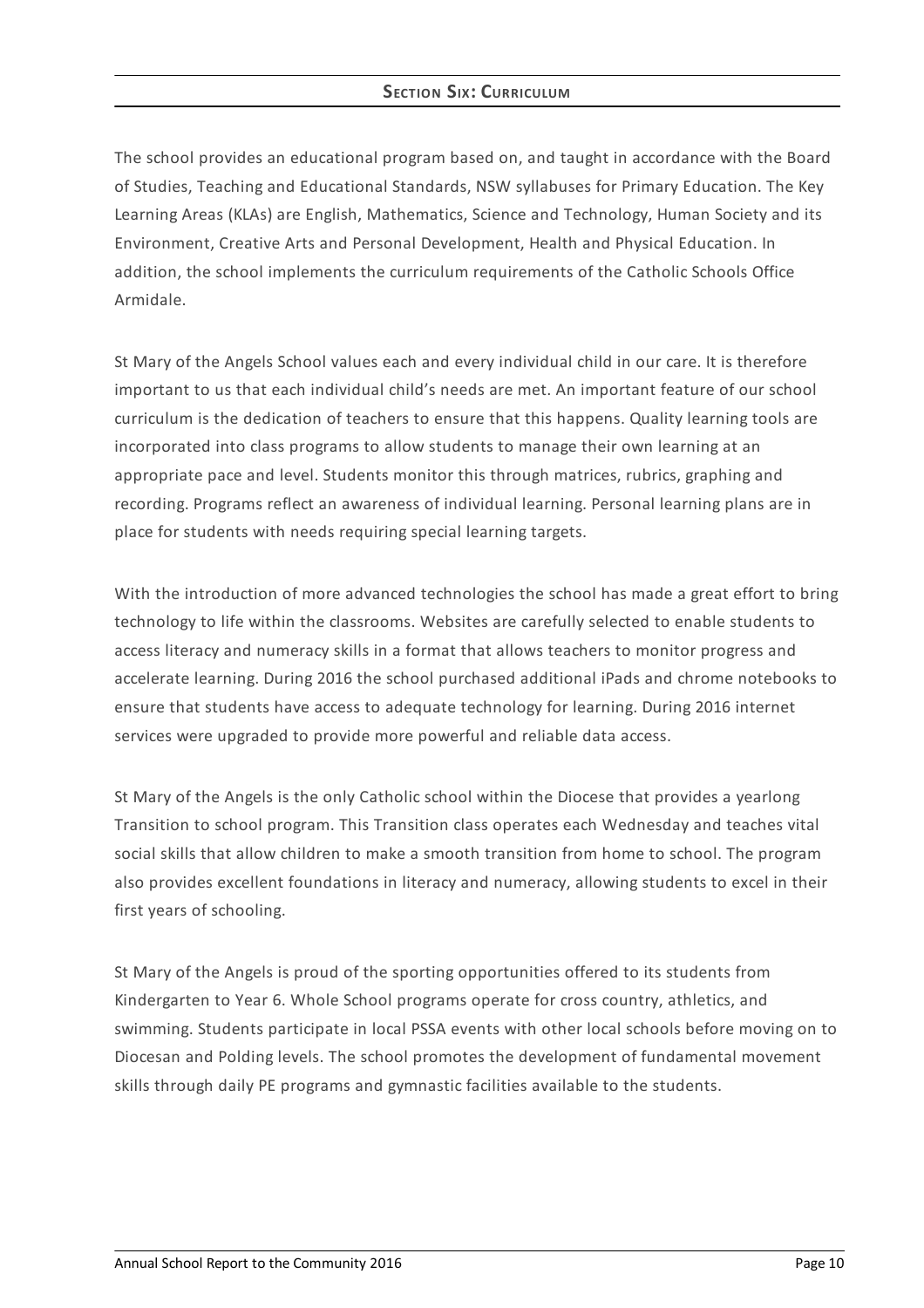# **SECTION SEVEN:STUDENT PERFORMANCE IN STATE-WIDE TESTS AND EXAMINATIONS**

The National Assessment Program – Literacy and Numeracy (NAPLAN) is an annual assessment for students in Years 3, 5, 7 and 9. NAPLAN assessment results provide valuable information about student achievements in literacy and numeracy. An analysis of these results assists School planning and is used to support teaching and learning programs.

The tables below show the percentages of students who achieved particular skill bands in numeracy and the aspects of literacy. The School results shown are compared to students nationally. Literacy is reported in four content strands (aspects): Reading, Writing, Spelling, Grammar and Punctuation. Numeracy is reported as a single content strand.

| <b>NAPLAN RESULTS 2016</b> |                 | % of students in the<br>top 2 bands |                  | % of students in the<br>bottom 2 bands |                  |
|----------------------------|-----------------|-------------------------------------|------------------|----------------------------------------|------------------|
|                            |                 | <b>School</b>                       | <b>Australia</b> | <b>School</b>                          | <b>Australia</b> |
|                            | <b>Reading</b>  | 50.00%                              | 49.40%           | 10.00%                                 | 11.50%           |
|                            | <b>Writing</b>  | 50.00%                              | 48.80%           | $0.00\%$                               | 6.20%            |
| Year<br>3                  | <b>Spelling</b> | 40.00%                              | 46.40%           | $0.00\%$                               | 12.40%           |
|                            | Grammar         | 30.00%                              | 52.50%           | $0.00\%$                               | 9.60%            |
|                            | <b>Numeracy</b> | 10.00%                              | 35.60%           | 10.00%                                 | 13.40%           |

| <b>NAPLAN RESULTS 2016</b> |                 | % of students in the<br>top 2 bands |                  | % of students in the<br>bottom 2 bands |                  |
|----------------------------|-----------------|-------------------------------------|------------------|----------------------------------------|------------------|
|                            |                 | <b>School</b>                       | <b>Australia</b> | <b>School</b>                          | <b>Australia</b> |
|                            | <b>Reading</b>  | 25.00%                              | 35.30%           | 25.00%                                 | 15.50%           |
|                            | <b>Writing</b>  | $0.00\%$                            | 17.20%           | $0.00\%$                               | 18.10%           |
| Year<br>5                  | <b>Spelling</b> | 50.00%                              | 29.80%           | 12.50%                                 | 17.20%           |
|                            | Grammar         | 37.50%                              | 36.30%           | 12.50%                                 | 15.00%           |
|                            | <b>Numeracy</b> | 12.50%                              | 28.30%           | 25.00%                                 | 16.50%           |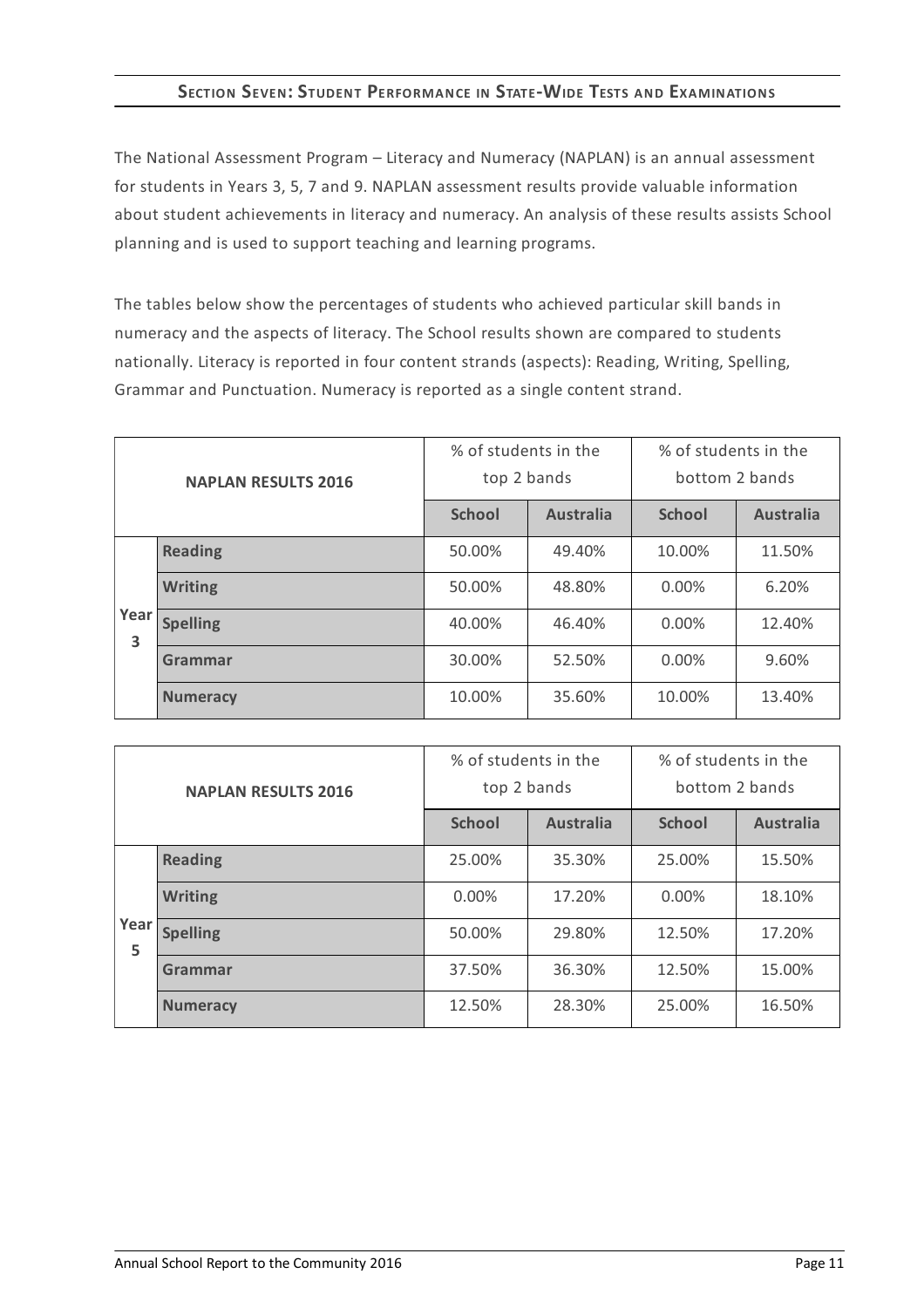## **Student Welfare Policy**

No changes were made to this policy this year.

The full text of the School's Pastoral Care Policy may be accessed on the School's website or at the administration office.

#### **Discipline Policy**

Corporal punishment is expressly prohibited in this School. The School does not sanction administration of corporal punishment by School persons and non-School persons, including parents, to enforce discipline in the School.

No changes were made to this policy this year.

The full text of the School's Student Discipline Policy may be accessed on the School's website or at the administration office.

#### **Anti-Bullying Policy**

The Catholic Schools Office, Armidale has established a *Student Anti-Bullying Policy* which is implemented by our school and all systemic schools in the Diocese. It provides a framework for school communities to work together to prevent and address issues of student bullying, in order to build respectful relationships that respond effectively and sensitively to the needs of each person. The Catholic Schools Office (CSO) monitors the implementation of this policy. No changes were made to the policy this year.

The full text of the *Anti-Bullying Policy* may be accessed on the School's website, the administration office or at the CSO website.

#### **Complaints and Grievances Resolution Policy**

The Diocese of Armidale has established a *Staff Grievance Policy* which is implemented by our school in the Diocese. Each school also has an individual Grievance Policy and Procedure for dealing with matters at a school level. The rationale for these policies is that within the reality of the schooling experience, it is recognised that, from time to time, misunderstandings and differences of opinion will occur, and that these need to be resolved satisfactorily. Addressing such matters within a framework of dignity, respect and truth can provide powerful opportunities to model the love of Christ in the reality of our contemporary world. The Catholic Schools Office monitors the implementation of these policy. No changes were made to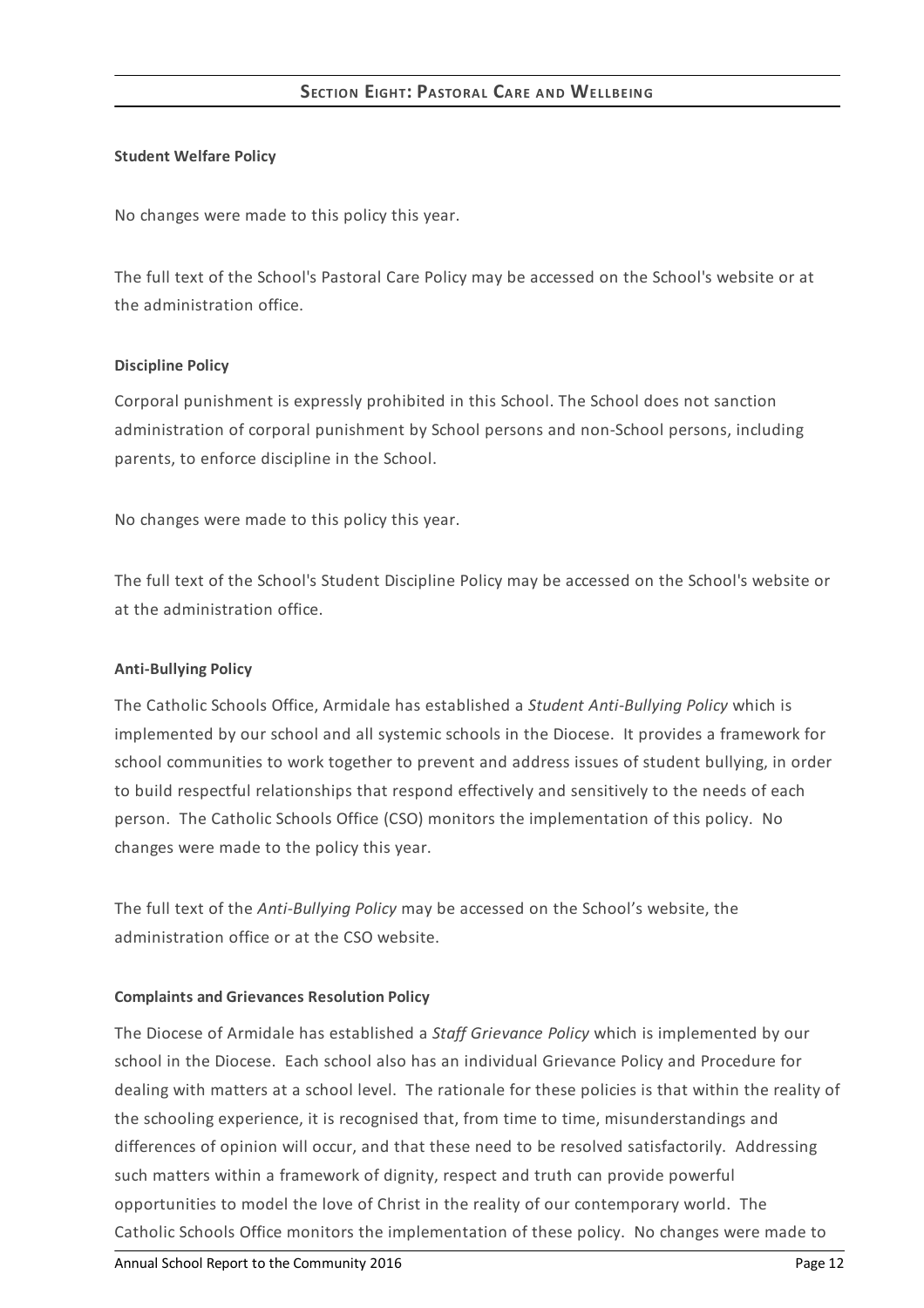the policy this year.

The full text of the individual policies may be accessed on the School's website, the administration office or at the CSO website.

# **Initiatives Promoting Respect and Responsibility**

Student leadership forms a major part of the culture of Respect and Responsibility that makes up the warm and caring climate of our school. St Mary of the Angels actively promotes Catholic Values with respect and responsibility being a core element. Our student leaders act as great role models for younger students and accept responsibility for specific tasks around the school. During 2016 the school contributed to society and civic life through participation in ANZAC and Remembrance Days and other community/school initiatives. The values of care and compassion were modelled in fortnightly visits to the local aged care facility and participation in Seniors Week celebrations.

During 2016 senior students from St Mary of the Angels School modelled respect and responsibility by participation in the Meals on Wheels program. Students assisted volunteers to deliver meals to the elderly and sick residents from the local community.

In-school initiatives to promote respect and responsibility included senior students acting as "Buddies" to younger students to assist with the development of social skills and safe eating programs.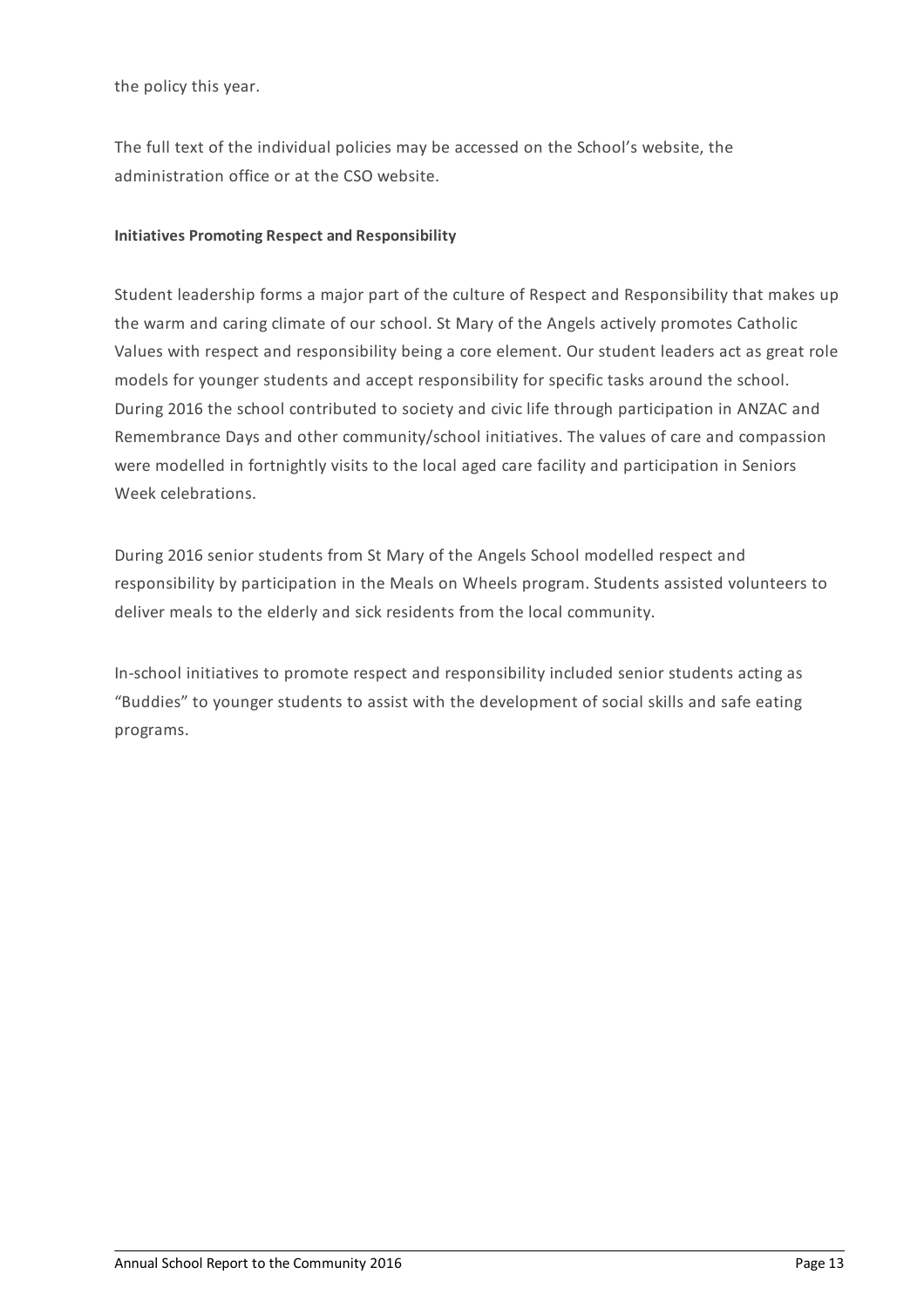# **SECTION NINE:SCHOOL REVIEW AND IMPROVEMENT**

Each year, the School develops an Annual Improvement Plan indicating the intended key improvements for student learning outcomes. The plan is drawn from the School's Strategic Improvement Plan and informed by the Catholic School's Office Annual Improvement Plan. The School engages in an annual evidence-based evaluation of its effectiveness against these external standards in collaboration with the Schools Consultant.

#### **Key Improvements Achieved in 2016**

During 2016 Faith Development was centred on the Year of Mercy and implementation of Core Catholic Principles and Values with a special emphasis on the Sanctity of Life. Staff attended professional development provided by the Bishop and further formation was led by the school REC. Teachers worked to include these principles across all KLA's.

Student learning became the focus of all Professional Learning Teams. Student achievement was seen as a whole school commitment rather than a class concern. Teachers worked together to develop proficiency scales in Mathematics to encourage both higher achievement and student self-assessment. Extension Maths groups helped to accelerate student growth and develop an enthusiastic and positive approach to Mathematics. Intensive work in literacy groups helped all students K-2 meet Diocesan targets so that individual withdrawal for intervention is not necessary for 2017.

Teachers evaluated their strengths and learning goals and created informal Professional Learning Plans. They accessed professional learning opportunities to assist them to meet these goals. More formal work needs to continue on this in 2017.

## **Priority Key Improvements for 2017**

Prioritising of Religious Education curriculum to ensure explicit teaching targeted to core content. This will be reflected in changes to Scope and Sequence documents, class programs, visual stimuli and revised prayer expectations.

To increase student growth in Mathematics by more targeted use of assessment and proficiency scales, better analysis of data and more effective differentiated teaching and learning.

To explore ways that the Leader of Pedagogy can support both teachers and students in improving their learning through modelling, observing and mentoring.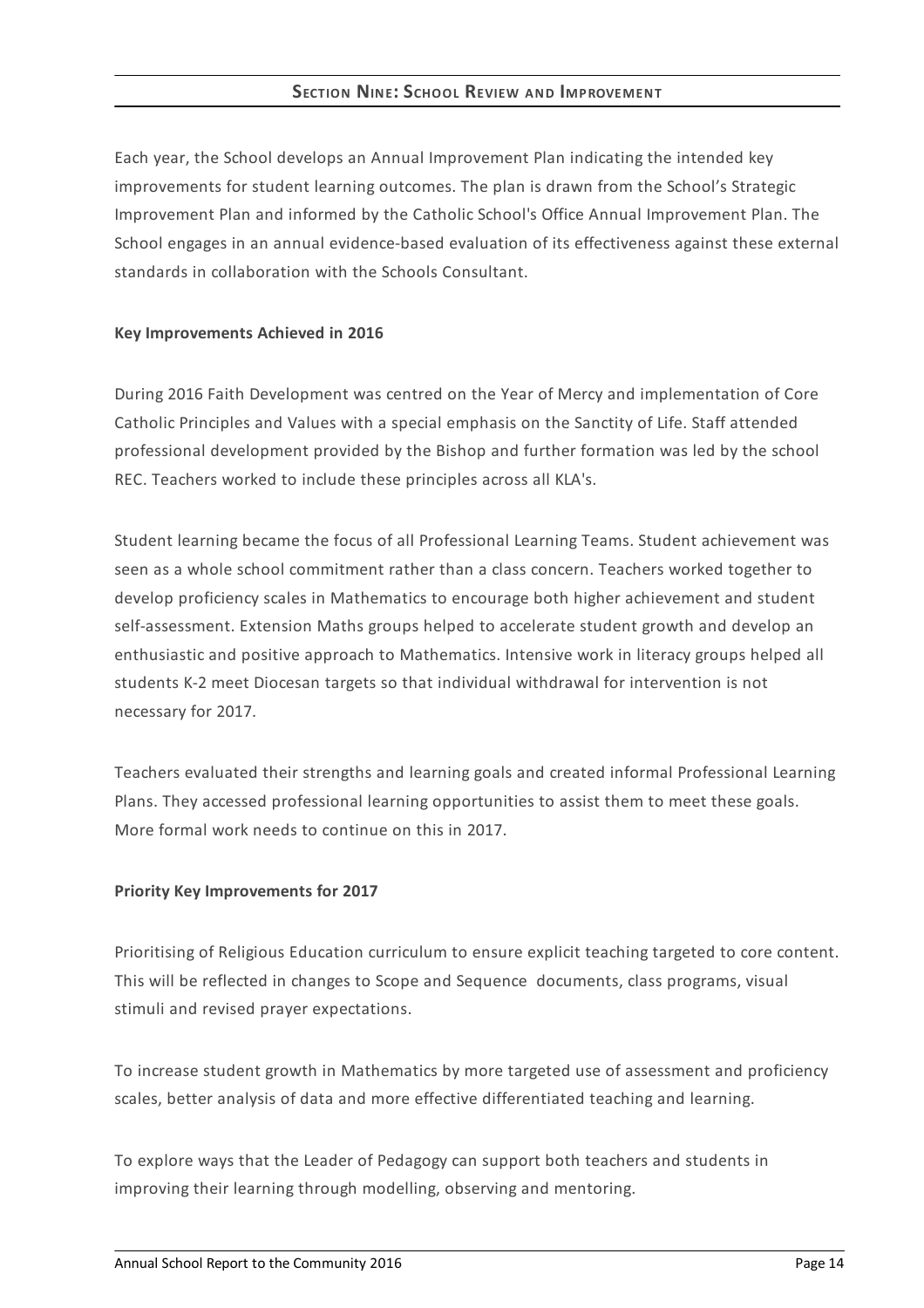To improve the use of IT Access and Google Education across the school.

To implement initiatives that contribute to staff and student wellbeing including the use of the Teachers Wellbeing Kit and intensive work on relationship building.

To encourage staff to identify personal learning goals through exploration and personal reflection carefully linked to the AITSL Teacher Performance and Development Framework.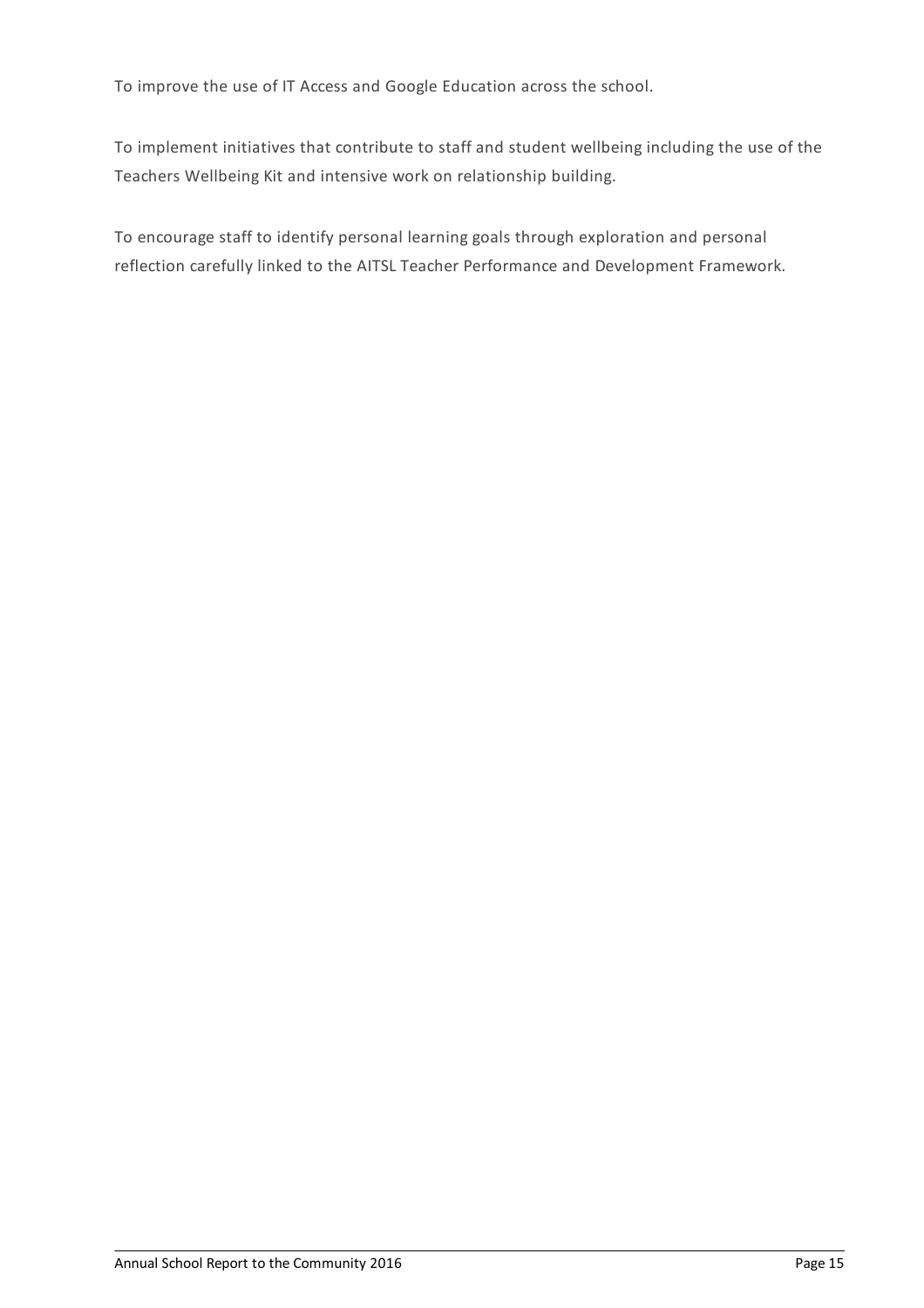# **SECTION TEN: PARENT, STUDENT AND TEACHER SATISFACTION**

The opinions and ideas of parents, students and teachers are valued and sought. Their suggestions are incorporated into planning for and achieving improved outcomes for students. This year, the School has used a variety of processes to gain information about the level of satisfaction with the School from parents, students and teachers.

#### **Parent Satisfaction**

In 2016 St Mary of the Angels conducted an independent survey of all parents. The survey covered a range of questions in the following areas; Leadership, Resources, General, Improvement Process, Catholic Ethos, Teaching and Learning. The overall score in all areas was the highest rating of "Excellent".

Perhaps the parents responses could be summed up by the following quote "Professional, welcoming, compassionate staff; clear and consistent expectations of student behaviour; supports faith development; regular channels of communication; staff have many opportunities for professional development; supportive parent body; positive feedback given to children in a variety of different forms; community involvement by staff and students."

Our parent body is still struggling with the change of Parish Priest. Some parents expressed concern about catering for students during extreme cold weather. They suggested more availability for hot lunches, as well as warmer, protected play areas. Although the school had a major focus on extension initiatives in Mathematics, one parent expressed the desire for earlier programs for students struggling with Maths concepts.

## **Student Satisfaction**

In 2016 we conducted an independent survey of students in Year 4 and 6. The survey covered a range of questions in the following areas; Leadership, Resources, General, Improvement Processes, Catholic Ethos, Teaching and Learning. The average overall score in all areas was the highest rating of "Excellent".

Students were very appreciative about the amount of sport and the opportunities that are offered to them. They love having sporting equipment available to them at all break times. The children recognised the wonderful relationship that exists between staff and students. Staff are seen as caring, helpful and friendly. The children notice the atmosphere of the school where bigger and smaller children care for each other. "I like how the school is run with such love, care and support."

Students commented on the need for lunch tables to be cleaned more regularly. They also recognised the need for students to take personal responsibility for cleaning up the playground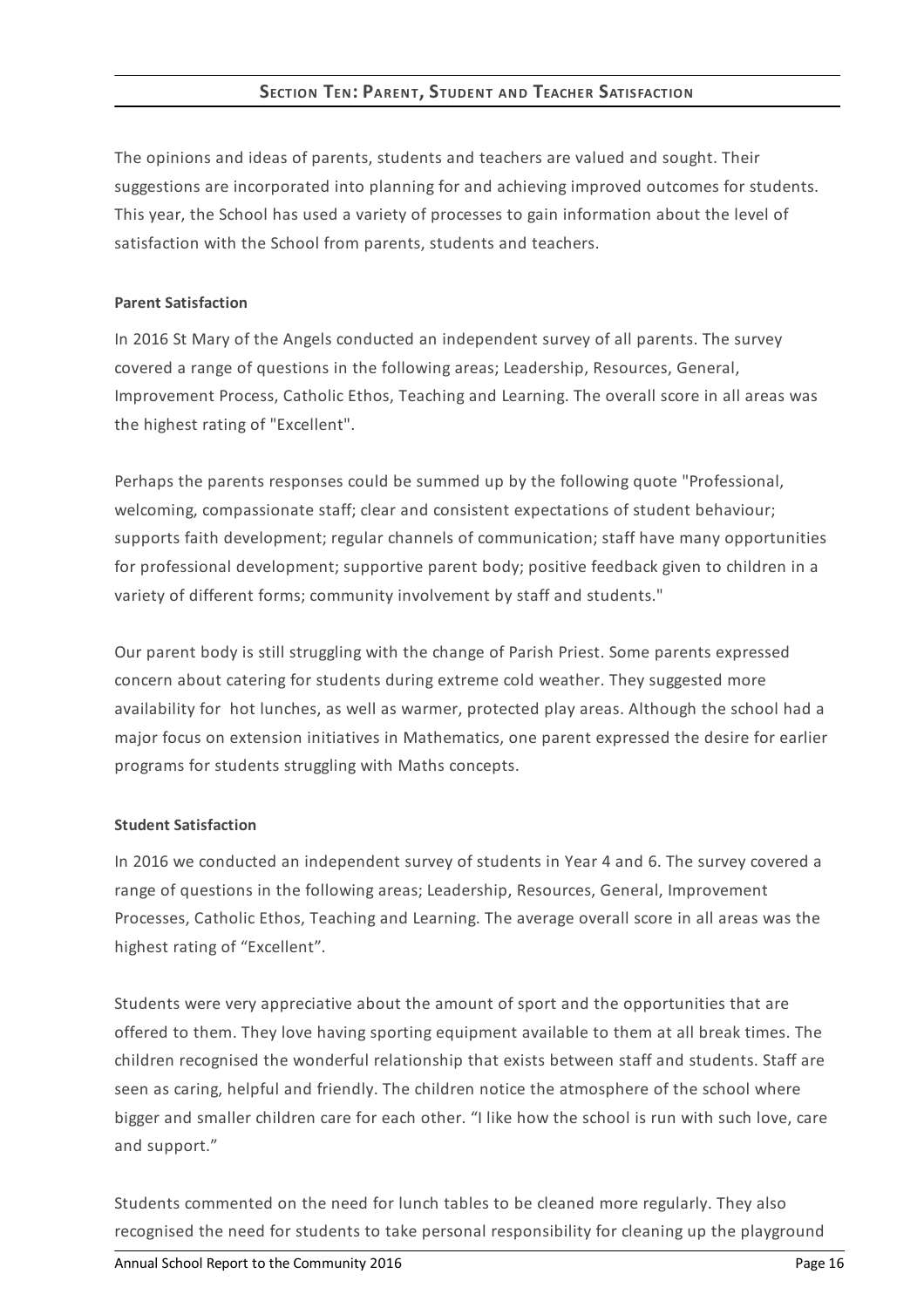and putting their rubbish in the bin. Students would like larger learning spaces and would like to utilise the library more. Some students would like constant access to small screen devices instead of active play.

# **Teacher Satisfaction**

In 2016 St Mary of the Angels conducted an independent on-line survey of all staff within the school. The survey covered a range of questions in the following areas; Leadership, Resources, General, Improvement Processes, Catholic Ethos, Teaching and Learning. The average overall score in all areas was the highest rating of "Excellent".

Because of the small size of our school and the nature of the survey, only a limited number of responses from staff were reported in survey results. Staff expressed a very high level of job satisfaction. They noted a definite love of the children and of learning. St Mary of the Angels is seen as a collegial, supportive and dedicated workplace.

Although no negative comments were reported in the survey, one staff member expressed the desire to access further leadership training and opportunities. A desire for improved provisions during cold weather was also noted. The schools current focus on assessment was reinforced by staff members wishing to refine whole school assessment strategies to ensure more targeted learning for every student.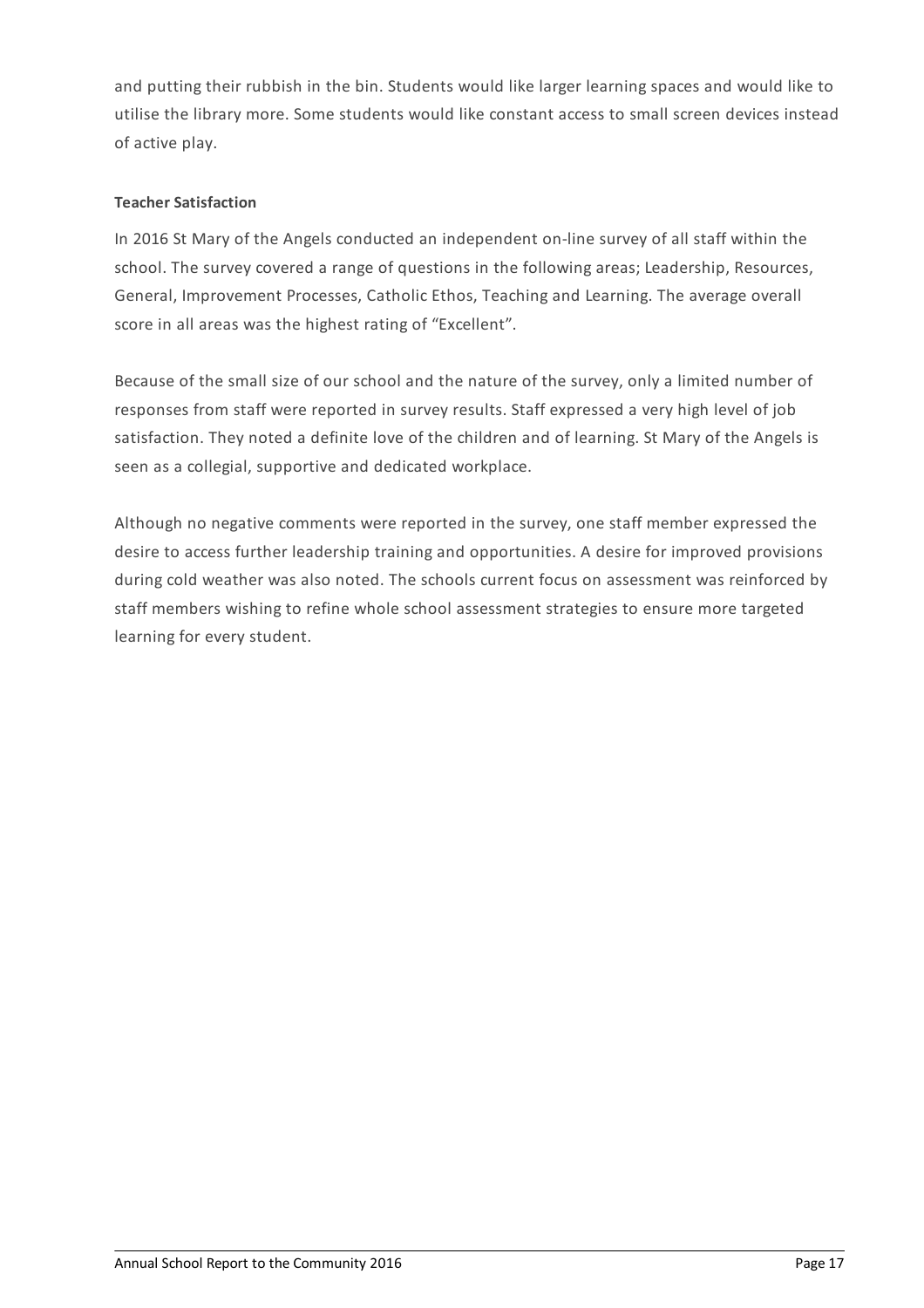## **SECTION ELEVEN:FINANCIAL STATEMENT**



This School Financial Information is based on the detailed information provided to the Commonwealth Government in the Commonwealth Financial Questionnaire. School Financial Information for the 2016 year is detailed below:

| <b>RECURRENT and CAPITAL INCOME</b>        |             |  |  |
|--------------------------------------------|-------------|--|--|
| Commonwealth Recurrent Grants <sup>1</sup> | \$779,009   |  |  |
| Government Capital Grants <sup>2</sup>     | S0          |  |  |
| State Recurrent Grants <sup>3</sup>        | \$230,837   |  |  |
| Fees and Private Income <sup>4</sup>       | \$157,426   |  |  |
| Other Capital Income <sup>5</sup>          | S0          |  |  |
| Total Income                               | \$1,216,684 |  |  |

| <b>RECURRENT and CAPITAL EXPENDITURE</b>   |             |  |  |
|--------------------------------------------|-------------|--|--|
| Capital Expenditure <sup>6</sup>           | \$4,029     |  |  |
| Salaries and Related Expenses <sup>7</sup> | \$825,891   |  |  |
| Non-Salary Expenses <sup>8</sup>           | \$346,080   |  |  |
| <b>Total Expenditure</b>                   | \$1,176,000 |  |  |

For the 2016 year the St Mary of the Angels Primary received \$49,412 as Interest Subsidy. Our school community is appreciative of the support it received from the NSW State Government under the Interest Subsidy Scheme

## **Notes**